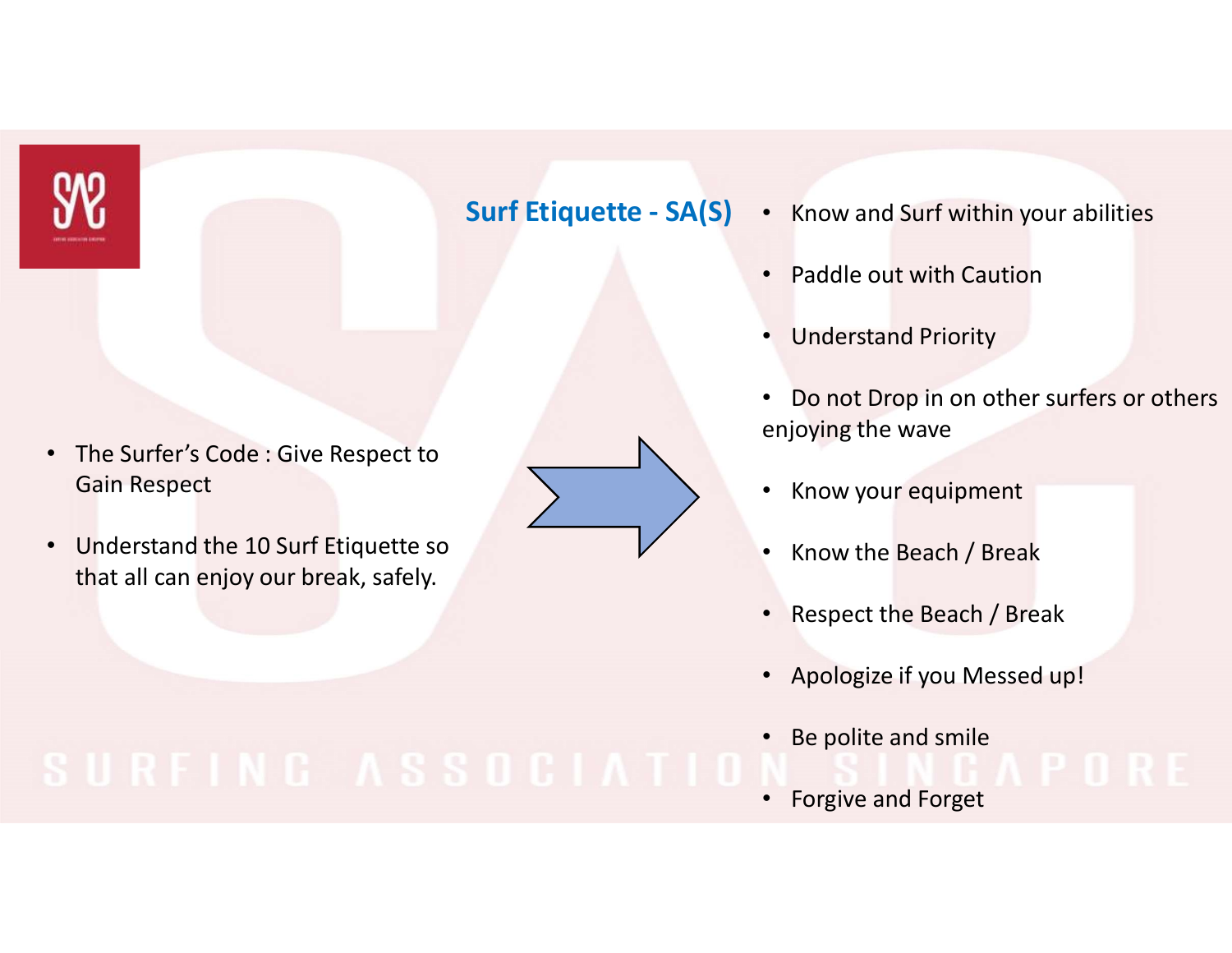# Surf Etiquette - SA(S)<br>
Surf Etiquette - SA(S)<br>
Surf within your abilities<br>
SURFERS<br>
SURFERS<br>
SURFERS 1. Know and Surf within your abilities<br>
SURFERS<br>
ETIQUETTE CONT...<br>
Never a test from the contract of the contract of the contract of the contract of the contract of the contract of the contract of the contract of the cont

• Know and Surf within your abilities

**SA(S)**<br>
• Know and Surf within your abilities<br>
• Understand your own abilities in the water.<br>
How good can you swim or surf? Humbly<br>
accepting them could save your life. If<br>
you're still learning and you paddle out too<br>
f SA(S)<br>
• Know and Surf within your abilities<br>
• Understand your own abilities in the water.<br>
How good can you swim or surf? Humbly<br>
accepting them could save your life. If<br>
you're still learning and you paddle out too<br>
far  $SA(S)$ <br>
• Know and Surf within your abilities<br>
- Understand your own abilities in the water.<br>
How good can you swim or surf? Humbly<br>
accepting them could save your life. If<br>
you're still learning and you paddle out too<br>
fa SA(S)<br>
• Know and Surf within your abilities<br>
• Understand your own abilities in the water.<br>
How good can you swim or surf? Humbly<br>
accepting them could save your life. If<br>
you're still learning and you paddle out too<br>
far **SA(S)**<br>• Know and Surf within your abilities<br>• Understand your own abilities in the water.<br>How good can you swim or surf? Humbly<br>accepting them could save your life. If<br>you're still learning and you paddle out too<br>far and **SA(S)**<br>
• Know and Surf within your abilities<br>
• Understand your own abilities in the water.<br>
How good can you swin or surf? Humbly<br>
accepting them could save your life. If<br>
you're still learning and you paddle out too<br> **SA(S)**<br>
• Know and Surf within your abilities<br>
- Understand your own abilities in the water.<br>
How good can you swim or surf? Humbly<br>
accepting them could save your life. If<br>
you're still learning and you paddle out too<br> A(S)<br>
Know and Surf within your abilities<br>
Understand your own abilities in the water.<br>
Iow good can you swim or surf? Humbly<br>
Iccepting them could save your life. If<br>
ou're still learning and you paddle out too<br>
ar and ge S)<br>
S)<br>
S)<br>
Chow and Surf within your abilities<br>
derstand your own abilities in the water.<br> *y* good can you swim or surf? Humbly<br>
pepting them could save your life. If<br> *i*re still learning and you paddle out too<br>
and get Show and Surf within your abilities<br>
Show and Surf within your abilities<br>
For good can you swim or surf? Humbly<br>
pepting them could save your life. If<br>
The still learning and you paddle out too<br>
and get caught in a rip cur Concernative with the variance of the water.<br>
Sole of the variance of the variance of the variance of the variance of the variance of the ridil learning and you paddle out too<br>
and get caught in a rip current or fell off<br> Understand your own abilities in the water.<br>
How good can you swim or surf? Humbly<br>
cccepting them could save your life. If<br>
rou're still learning and you paddle out too<br>
ar and get caught in a rip current or fell off<br>
i w

## • Paddle out with Caution

- 
- ighty good can you swim or surf? Humbly<br>
pepting them could save your life. If<br>
're still learning and you paddle out too<br>
and get caught in a rip current or fell off<br>
rave, you run a high risk of injuring<br>
rself and endan pting them could save your life. If<br>
're still learning and you paddle out too<br>
and get caught in a rip current or fell off<br>
rave, you run a high risk of injuring<br>
rself and endangering those around you.<br> **Paddle out with** The still learning and you paddle out too<br>
and get caught in a rip current or fell off<br>
rave, you run a high risk of injuring<br>
rself and endangering those around you.<br> **Paddle out with Caution**<br>
When paddling out at a crow and get caught in a rip current or fell off<br>vave, you run a high risk of injuring<br>rself and endangering those around you.<br>**Paddle out with Caution**<br>When paddling out at a crowded line up,<br>the paddler yields to the riding s around.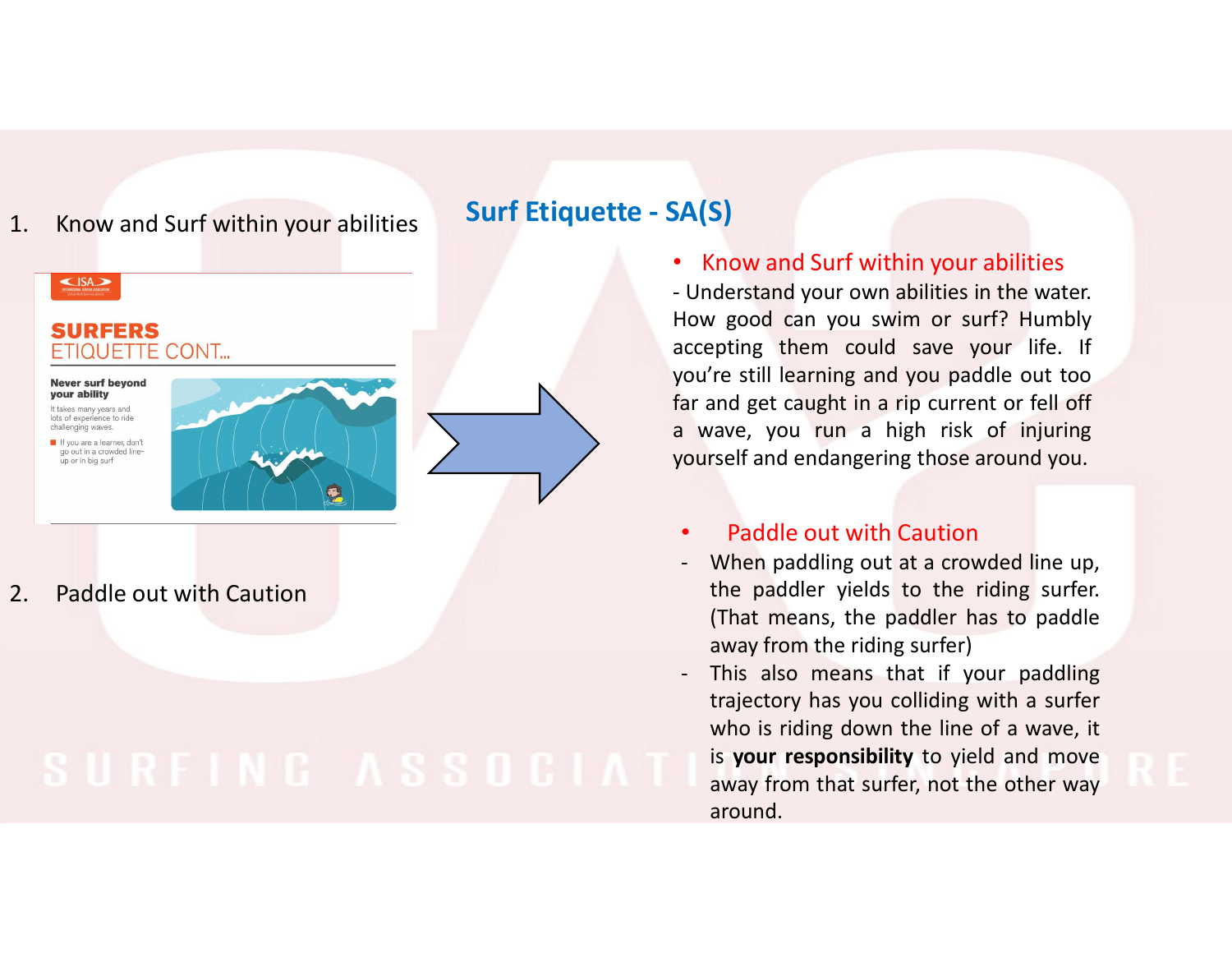

# others enjoying the wave

other surfers or others is paddling for a wave, then you<br>shouldn't even try to paddle for it.

## • Understand Priority

• Understand Priority<br>
• The surfer who is closest to the curl, the<br>
peak or the breaking part of the wave has<br>
the right of way and priority over all other<br>
surfers.<br>
• The surfer who is farther outside and away • Understand Priority<br>
• The surfer who is closest to the curl, the<br>
peak or the breaking part of the wave has<br>
the right of way and priority over all other<br>
surfers.<br>
• The surfer who is farther outside and away<br>
from the **• Understand Priority**<br>
• The surfer who is closest to the curl, the<br>
peak or the breaking part of the wave has<br>
the right of way and priority over all other<br>
surfers.<br>
• The surfer who is farther outside and away<br>
from t surfers. Surf Etiquette - SA(S)<br>
• Understand Priority<br>
- The surfer who is closest to the curpeak or the breaking part of the way

• Understand Priority<br>
• The surfer who is closest to the curl, the<br>
peak or the breaking part of the wave has<br>
the right of way and priority over all other<br>
surfers.<br>
– The surfer who is farther outside and away<br>
from the **• Understand Priority**<br>
• The surfer who is closest to the curl, the<br>
peak or the breaking part of the wave has<br>
the right of way and priority over all other<br>
surfers.<br>
- The surfer who is farther outside and away<br>
from t • Understand Priority<br>• The surfer who is closest to the curl, the<br>peak or the breaking part of the wave has<br>the right of way and priority over all other<br>surfers.<br>- The surfer who is farther outside and away<br>from the shore • Understand Priority<br>• The surfer who is closest to the curl, the<br>peak or the breaking part of the wave has<br>the right of way and priority over all other<br>surfers.<br>• The surfer who is farther outside and away<br>from the shore • Understand Priority<br>• The surfer who is closest to the curl, the<br>peak or the breaking part of the wave has<br>the right of way and priority over all other<br>surfers.<br>- The surfer who is farther outside and away<br>from the shore **• Understand Priority**<br>
• The surfer who is closest to the curl, the<br>
peak or the breaking part of the wave has<br>
the right of way and priority over all other<br>
surfers.<br>
- The surfer who is farther outside and away<br>
from t • Understand Priority<br>• The surfer who is closest to the curl, the<br>peak or the breaking part of the wave has<br>the right of way and priority over all other<br>surfers.<br>• The surfer who is farther outside and away<br>from the shore • Understand Priority<br>• The surfer who is closest to the curl, the<br>peak or the breaking part of the wave has<br>the right of way and priority over all other<br>surfers.<br>- The surfer who is farther outside and away<br>from the shore waves.) Do not Drop in on other surfers or waves. Use common sense and share the - The surfer who is closest to the curl, the surfer who is closest to the curl, the right of way and priority over all other eight of way and priority over all other surfers.<br>
Surfers who is farther outside and awa<br>
from t Figure 1997 and the transform of the wave has the right of way and priority over all other surfers.<br>
The surfer who is farther outside and away<br>
from the shoe has priority over all other<br>
surfers sitting or paddling on the the right of way and priority over all o<br>surfers.<br>The surfers of the right of way and priority over all o<br>surfers sitting or paddling on the inner<br>even if closer to breaking part of the we<br>even if closer to breaking part o - Being a snake – No 'snaking'. Look to<br>
your left and with the surfers.<br>
Left and the solution we are has priority over all other<br>
water craftsmen on SUP, Kayak or outrigger<br>
- Do not Drop in on other surfers or<br>
- Do not First surface who is farther outside and away<br>
The surfer who is farther outside and away<br>
from the shore has priority over all other<br>
surfers sitting or paddling on the inside,<br>
(However, this does not mean that other<br>
wa From the shore has priority over all other<br>surfers sitting or paddling on the inside,<br>even if closer to breaking part of the wave.<br>(However, this does not mean that other<br>varter crafessione on SUP, Kayak or outrigaer<br>Do no not the state of the state of the state of the state of the state of the state of the state of the state of the state of the state of the state of the state of the state of the state of the state of the state of the state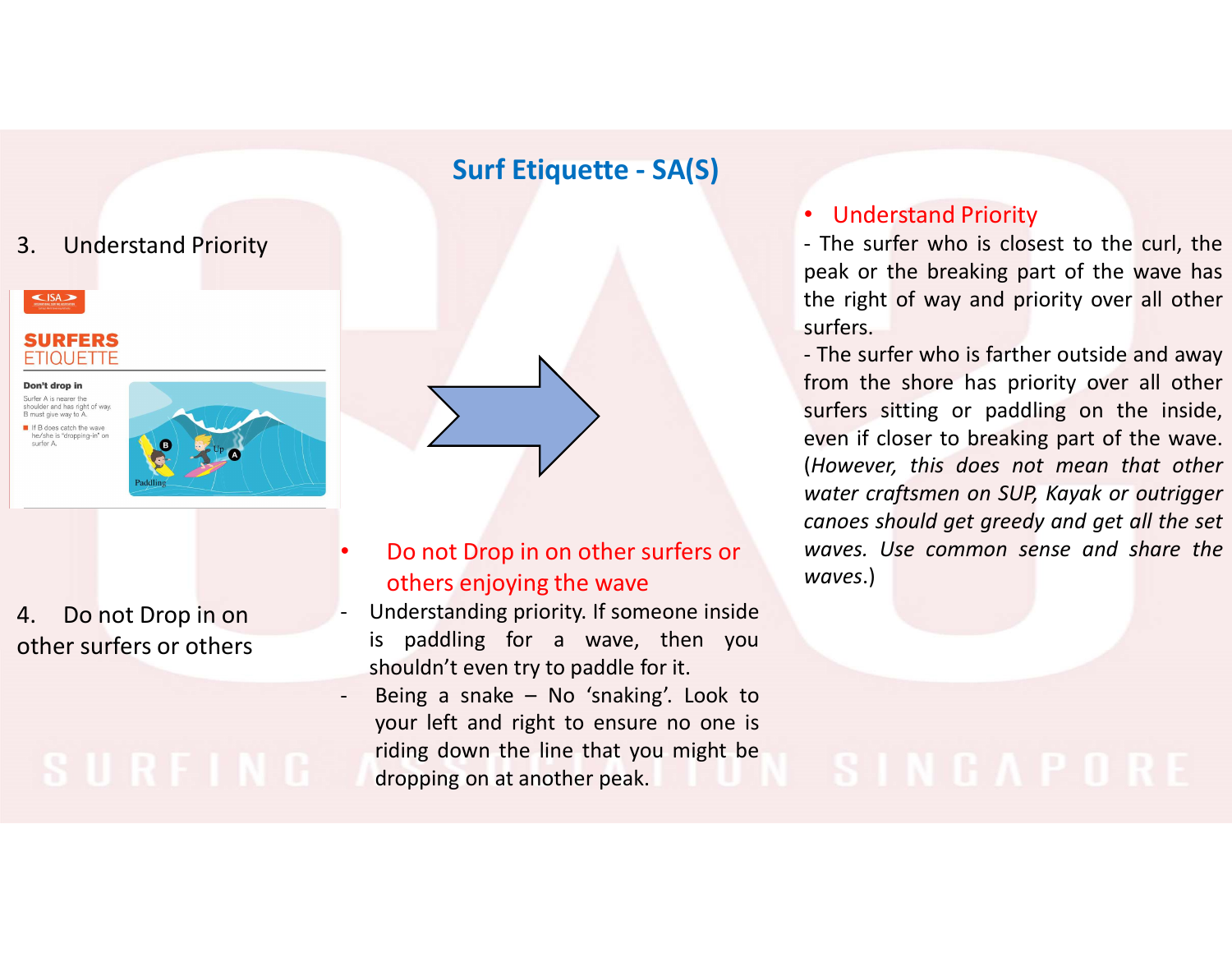# S. Know your equipment<br>S. Know your equipment<br> $\begin{aligned} \textbf{Surf Etiq} \end{aligned}$

- **Surf Etiquette SA(S)**<br>
5. Know you<br>
 Most surf in<br>
seafloor, or<br>
surfboards<br>
are solid and<br>
 Be response bon't just<br>
bon't just<br>
there are<br>
abandon y<br>
 Take a while to watch the beach and the<br>
waves. Notice where th
- 

# 5. Know the Beach<br>- Take a while to way<br>waves. Notice where the channels<br>where the channels<br>the current or rip ti<br>sea is their home,

- 5. Know your equipment<br>- Most surf injuries are not caused by the<br>seafloor, or wildlife, they are caused by<br>surfboards and other water craft. Some<br>are solid and have sharp fins. 5. Know your equipment<br>
- Most surf injuries are not caused by the<br>
seafloor, or wildlife, they are caused by<br>
surfboards and other water craft. Some<br>
are solid and have sharp fins.<br>
- Be responsible and think of others. Know your equipment<br>Most surf injuries are not caused by the<br>seafloor, or wildlife, they are caused by<br>surfboards and other water craft. Some<br>are solid and have sharp fins.<br>Be responsible and think of others.<br>Don't just le Know your equipment<br>Most surf injuries are not caused by the<br>seafloor, or wildlife, they are caused by<br>surfboards and other water craft. Some<br>are solid and have sharp fins.<br>Be responsible and think of others.<br>Don't just le Know your equipment<br>
Most surf injuries are not caused by the<br>
seafloor, or wildlife, they are caused by<br>
surfboards and other water craft. Some<br>
are solid and have sharp fins.<br>
Be responsible and think of others.<br>
Don't j Surf Etiquette - SA(S)<br>5. Know your equipment<br>- Most surf injuries are not caused by t<br>seafloor, or wildlife, they are caused
- 5. Know your equipment<br>- Most surf injuries are not caused by the<br>seafloor, or wildlife, they are caused by<br>surfboards and other water craft. Some<br>are solid and have sharp fins.<br>- Be responsible and think of others.<br>Don't Know your equipment<br>Most surf injuries are not caused by the<br>teafloor, or wildlife, they are caused by<br>surfboards and other water craft. Some<br>are solid and have sharp fins.<br>Be responsible and think of others.<br>Don't just le Know your equipment<br>Most surf injuries are not caused by the<br>teafloor, or wildlife, they are caused by<br>surfboards and other water craft. Some<br>pre solid and have sharp fins.<br>Be responsible and think of others.<br>Don't just le Know your equipment<br>
Most surf injuries are not caused by the<br>
eeafloor, or wildlife, they are caused by<br>
surfboards and other water craft. Some<br>
are solid and have sharp fins.<br>
Be responsible and think of others.<br>
Don't j wipeout. 5. Know your equipment<br>- Most surf injuries are not caused by the<br>seafloor, or wildlife, they are caused by<br>surfboards and other water craft. Some<br>are solid and have sharp fins.<br>- Be responsible and think of others.<br>Don't **Surf Etiquette - SA(S)**<br>
5. Know your equipment<br>
Most surf injuries are not caused by the<br>
seafloor, or wildlife, they are caused by<br>
surfboards and other water craft. Some<br>
are solid and have sharp fins.<br>
Der exponsible **S.** Know your equipment<br>
Most surf injuries are not caused by the<br>
seafloor, or wildlife, they are caused by<br>
surfboards and other waves<br>
are solid and have sharp fins.<br>
Don't just let go of your board when<br>
there are ot 5. Know your equipment<br>
Most surf injuries are not caused by the<br>
seafloor, or wildlife, they are caused by<br>
surfboards and other water craft. Some<br>
are solid and have sharp fins.<br>
Be responsible and think of others.<br>
Don' The current or the teach of the search of the search of the search of the current or the beach / Break and the waves. Notice where they are breaking,<br>
Take a while to watch the beach and the waves. Notice where they are br Figure 11 The set of the second by the beach of the beach and the set of the set of the set of the set of the set of the set of the beach, the beach and the wildlife. The set of the beach, the beach and the wildlife. The s sea is their home, we are just visitors.<br>
Sea is the proposition of the seach of the beach *i* Break a while to watch the beach and the season of the season of the season of the season of the season of the season of the se
	-



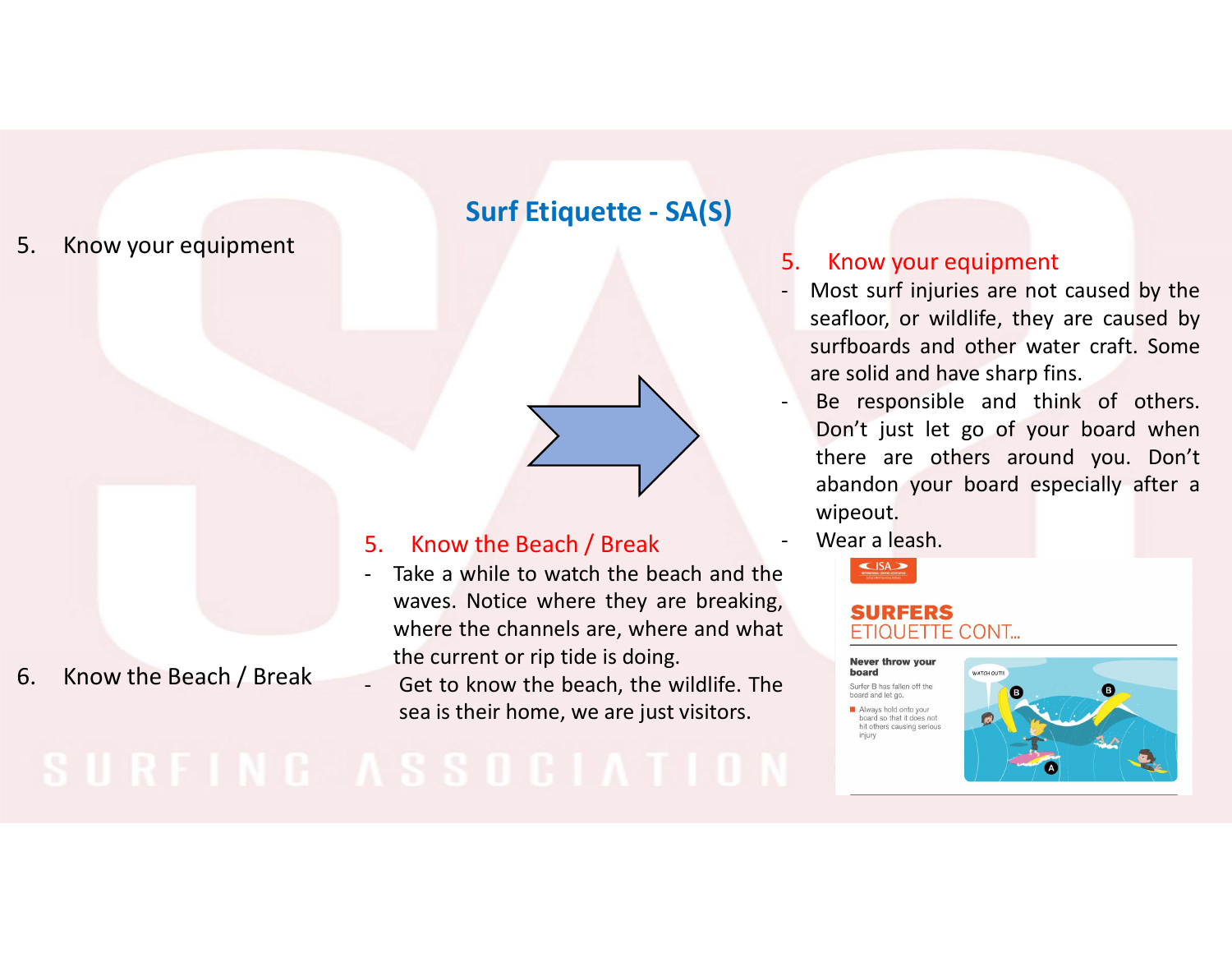# Surf Etiq<br>
7. Respect the Beach / Break<br>
1994

## • Respect the Beach / Break

- Please do not litter, do not leave anything<br>- Please do not litter, do not leave anything<br>- Take it a step further and pick up any<br>- We love our local spot, and let's do behind. - Respect the Beach / Break<br>- Please do not litter, do not leave anything<br>behind.<br>- Take it a step further and pick up any<br>litter you might encounter.<br>- We love <u>our local</u> spot, and let's do<br>everything we can to keep it b Respect the Beach / Break<br>- Please do not litter, do not leave anything<br>behind.<br>- Take it a step further and pick up any<br>litter you might encounter.<br>- We love <u>our local s</u>pot, and let's do<br>everything we can to keep it bea Surf Etiquette - SA(S)<br>Respect the Beach / Break<br>Please do not litter, do not leave anythi
	- litter you might encounter.
	- everything we can to keep it beautiful.

# • Apologize if you Messed up!

- 
- Respect the Beach / Break<br>
 Please do not litter, do not leave anything<br>
behind.<br>
 Take it a step further and pick up any<br>
litter you might encounter.<br>
 We love <u>our local</u> spot, and let's do<br>
everything we can to kee Mespect the Beach / Break.<br>
Please do not litter, do not leave anything<br>
behind.<br>
Take it a step further and pick up any<br>
litter you might encounter.<br>
We love <u>our local</u> spot, and let's do<br>
everything we can to keep it be - Please do not litter, do not leave anything<br>behind.<br>- Take it a step further and pick up any<br>litter you might encounter.<br>- We love <u>our local</u> spot, and let's do<br>everything we can to keep it beautiful.<br>- Apologize if you Please do not litter, do not leave anything<br>behind.<br>Take it a step further and pick up any<br>litter you might encounter.<br>We love <u>our local</u> spot, and let's do<br>everything we can to keep it beautiful.<br>Apologize if you Messed lineup.

# 8. Apologize if you Messed up!<br>
Lear. It can go a long way in a crowded<br>
lineup.